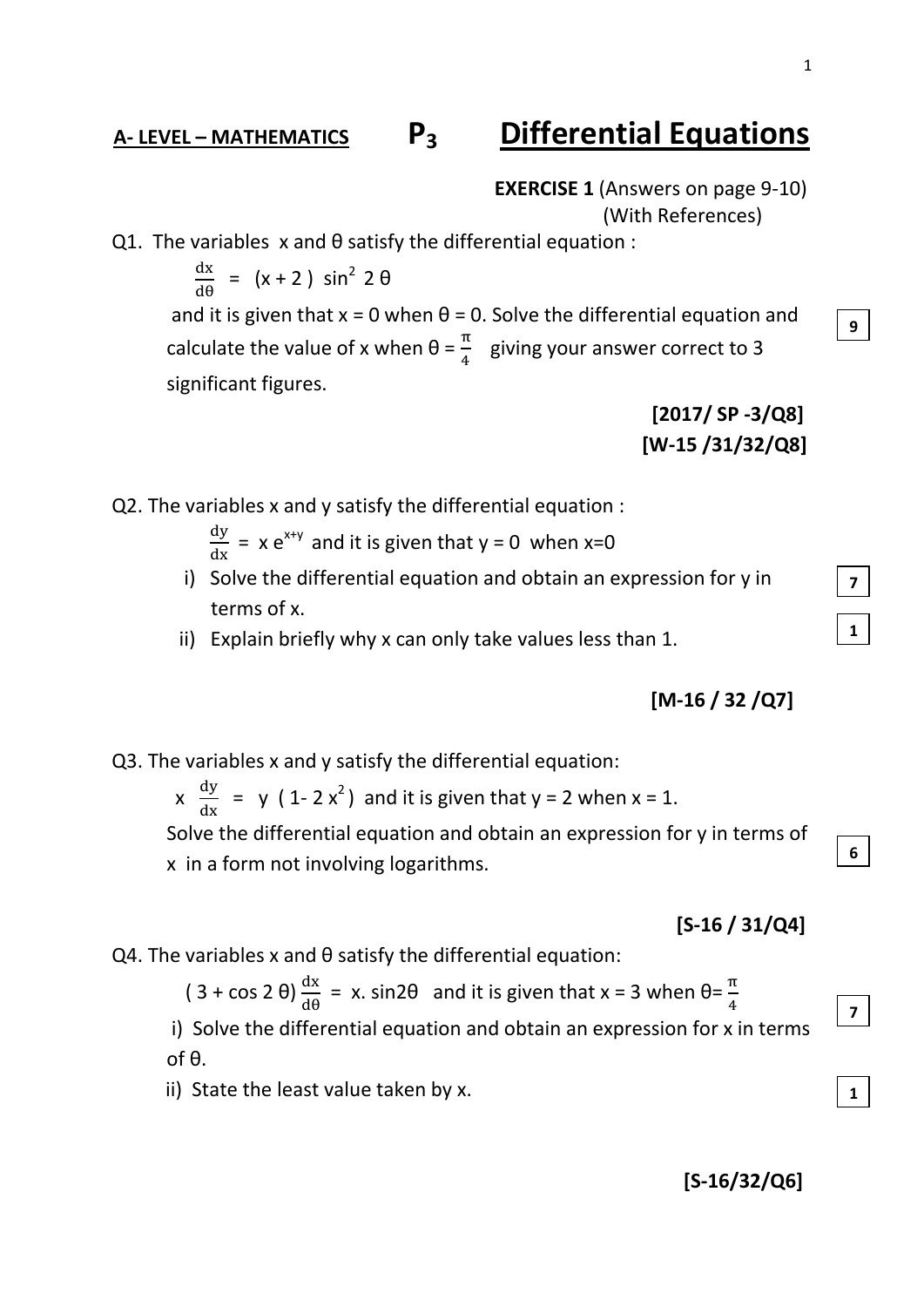Q5. The variables x and y satisfy the differential equation:

 $\frac{dy}{dx}$  = e<sup>-2y</sup>. tan <sup>2</sup>x, for  $0 \le x < \frac{1}{2}\pi$  and it is given that y = 0 when x = 0. Solve the differential equation and calculate the value of y when  $x = \frac{1}{4} \pi$ 

## **[S-16/33/Q5]**

 $Q6$ . A large field of area 4 km<sup>2</sup> is becoming infected with a soil disease. At time t years the area infected is x km<sup>2</sup> and the rate of growth of the infected area is given by the differential equation:

 $\frac{dx}{dt}$  = kx (4 – x), where k is a positive constant. It is given that when t = 0,  $x = 0.4$  and that when  $t = 2$ ,  $x = 2$ .

i) Solve the differential equation and show that  $k = \frac{1}{4}$  ln3.

ii) Find the value of t when 90% of the field is infected.

## **[W-16/31/Q10]**

Q7. The diagram shows a variable point P with coordinate ( $x$ ,  $y$ ) and the point N which is the foot of the perpendicular from P to  $x - a$ xis. P moves on a curve such that, For all  $x \ge 0$ , the gradient of the curve is equal in value to the area of the triangle 0PN, where O is origin.

i) State a differential equation satisfied by x and y.

The point with coordinates ( 0, 2 ) lies on the curve.

ii) Solve the differential equation to obtain the equation of the curve.

iii) Sketch the curve.



**[W-16/33/Q5]**

**9 2**

**8**



**5**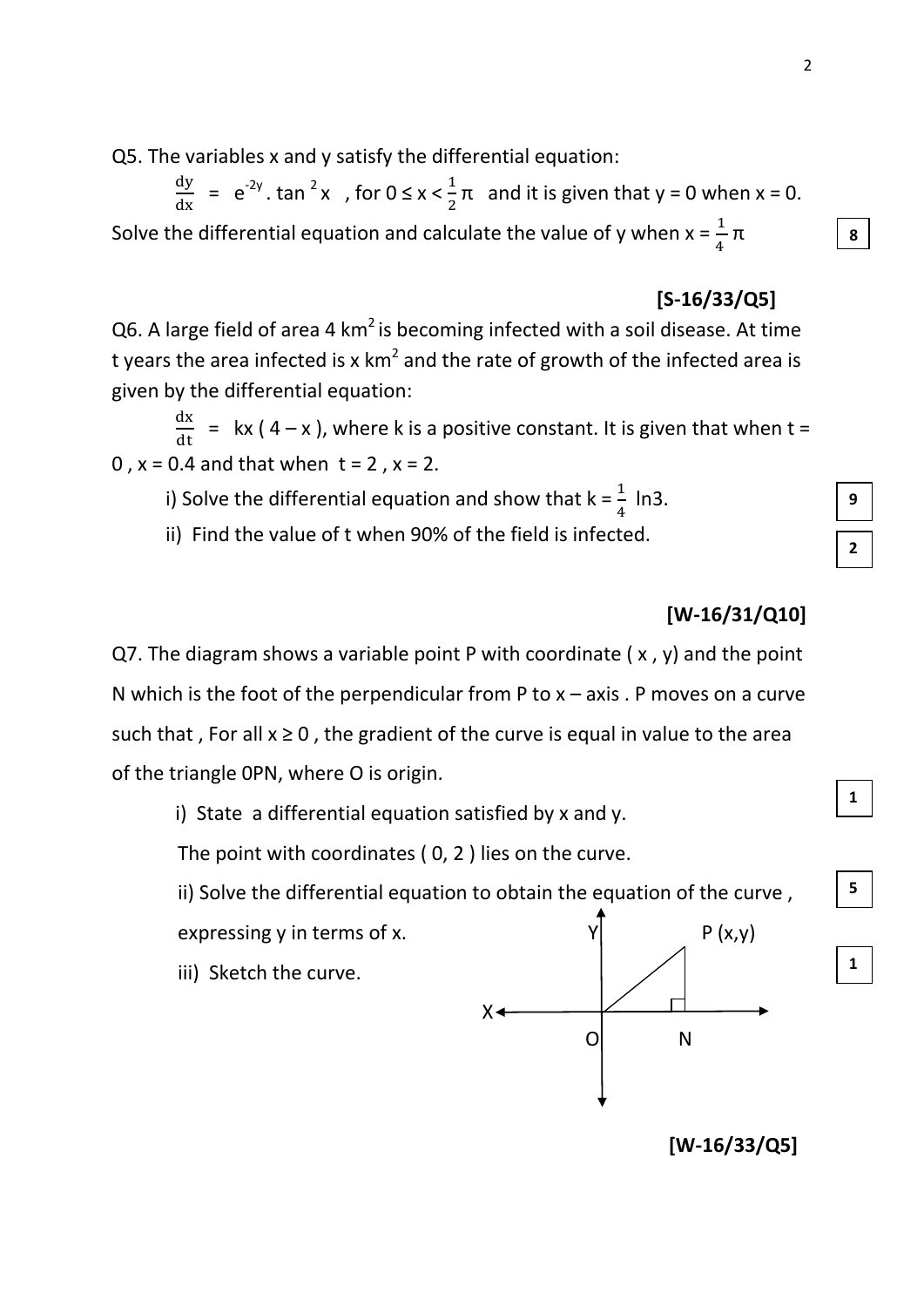Q8. Given that  $y = 1$  when  $x = 0$ . Solve the differential equation

$$
\frac{\mathrm{d}y}{\mathrm{d}x} = 4x \left( 3 y^2 + 10 y + 3 \right)
$$

Obtaining an expression for y in terms of x.

#### **[S-15/31/Q7]**

Q9. The number of organisms in a population at time t is given by x . Treating x as a continuous variable , the differential equation satisfied by x and t is:

> $\frac{dx}{dt} = \frac{xe^{-x}}{k+e^{-x}}$  $\frac{\lambda e}{k+e^{-t}}$  where k is a positive constant.

i) Given that  $x = 10$  when  $t = 0$ , solve the differential equation obtaining a relation between x, t and k.

ii) Given also that x = 20 when t= 1, show that  $k = 1 - \frac{2}{3}$ 

iii) Show that the number of organisms never reaches 48 , however large t becomes.

**[S-15/32/Q9]**

 $\frac{2}{e}$ 

Q10. The number of micro - organism in a population at time t is denoted by M. At any time the variation in M is assumed to satisfy the differential equation:

 $\frac{dM}{dt}$  = K ( √M) cos ( 0.02t) , where K is constant and M is taken to be a continuous variable. It is given that when  $t = 0$ , M = 100.

> i) Solve the differential equation obtaining a relation between M , K and t.

ii) Given also that  $M = 196$  when  $t = 50$ , find the value of k.

iii) Obtain an expression for M in terms of t and find the least possible number of micro- organisms.

**[S-15/33/Q7]**

**9**

**6**

**2**

**2**

**5**

**2**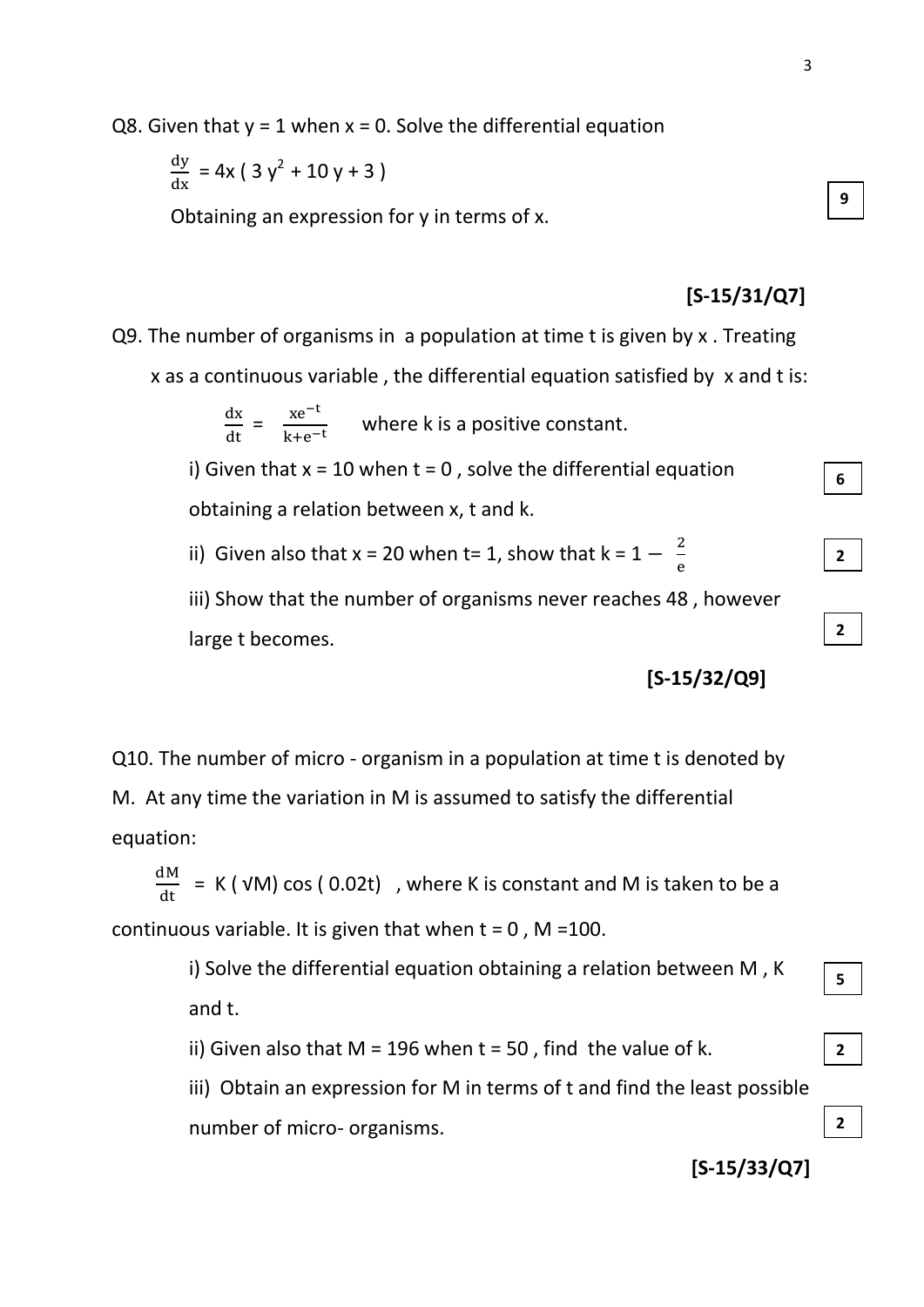Q11. Naturalists are managing a wildlife reserve to increase the number of plants of a rare species. The number of plants at time t years is denoted by N , where N is treated as continuous variable.

> i) It is given that the rate of increase of N with respect to t is proportional to  $(N - 150)$ . Write down a differential equation relating N , t and a constant of proportionality.

> ii) Initially when t= 0 , the number of plants was 650. It is noted that at a time when there were 900 plants , the number of plants was increasing at a rate of 60 per year. Express N in terms of t.

iii) The naturalist had a target of increasing the number of plants from 650 to 2000 within 15 years . Will this target be met?

**[W-15/33/Q10]**

Q12. The variables x and y are related by the differential equation:

$$
\frac{\mathrm{d}y}{\mathrm{d}x} = \frac{6 y e^{3x}}{2 + e^{3x}}
$$

Given that  $y = 36$ , when  $x = 0$ , find an expression for y in terms of x.

**[S-14/31/Q4]**

Q13. The population of a country at time t years is N millions. At any time, N is assumed to increase at a rate proportional to the product of N and  $(1 - 0.01N)$ when t= 0, N = 20 and  $\frac{du}{dt}$  = 0.32

> i) Treating N and t as continuous variables, show that they satisfy the differential equation.  $\frac{dN}{dt}$  = 0.02 N (1-0.01N)

ii) Solve the differential equation obtaining an expression for t in terms of N.

**1**

**7**

**2**

**6**

**1**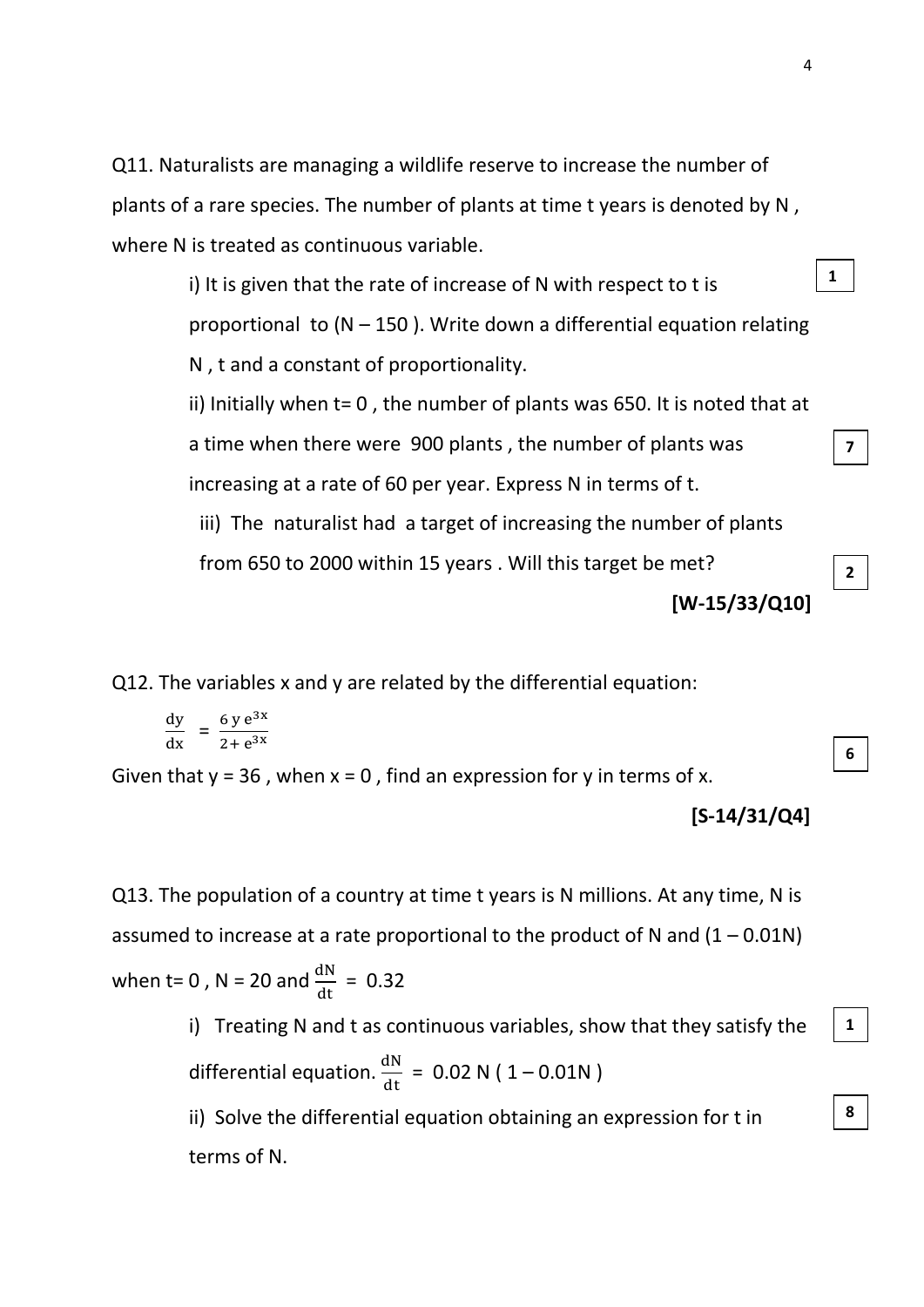**1**

**7**

**6**

**3**

**6**

**3**

iii) Find the time at which the population will be double its value at

$$
t = 0
$$

**[S-14/32/Q9]**

 $Q14$ . The variables x and  $\theta$  satisfy the differential equation :

$$
2\cos^2\theta \cdot \frac{dx}{d\theta} = \sqrt{2x+1}
$$

And x = 0 when  $\theta = \frac{1}{4}\pi$ . Solve the differential equation and obtain an expression for x in terms of θ.

#### **[S-14/33/Q5]**

Q15. In a certain country government charges tax on each litre of patrol sold to motorist . The revenue per year is R million dollars when the rate of tax is x dollars per litre. The variation of R with x is modelled by the differential equation:

$$
\frac{dR}{dx} = R\left(\frac{1}{x} - 0.57\right)
$$
, where R and x are taken to be continuous

variables when  $x= 0.5$ ,  $R = 16.8$ 

i) Solve the differential equation and obtain an expression for R in terms of x.

ii) This model predicts that R cannot exceed a certain amount. Find this maximum value of R.

**[W-14/31/ 32/Q7]** 

Q16. The variable x and y are related by differential equation:

$$
\frac{dy}{dx} = \frac{1}{5} x y^{\frac{1}{2}} \cdot \sin\left(\frac{1}{3} x\right)
$$

i) Find the general solution giving y in terms of x.

ii) Given that  $y = 100$  when  $x = 0$ , find the value of y when  $x = 25$ .

**[W-14 /33/Q8]**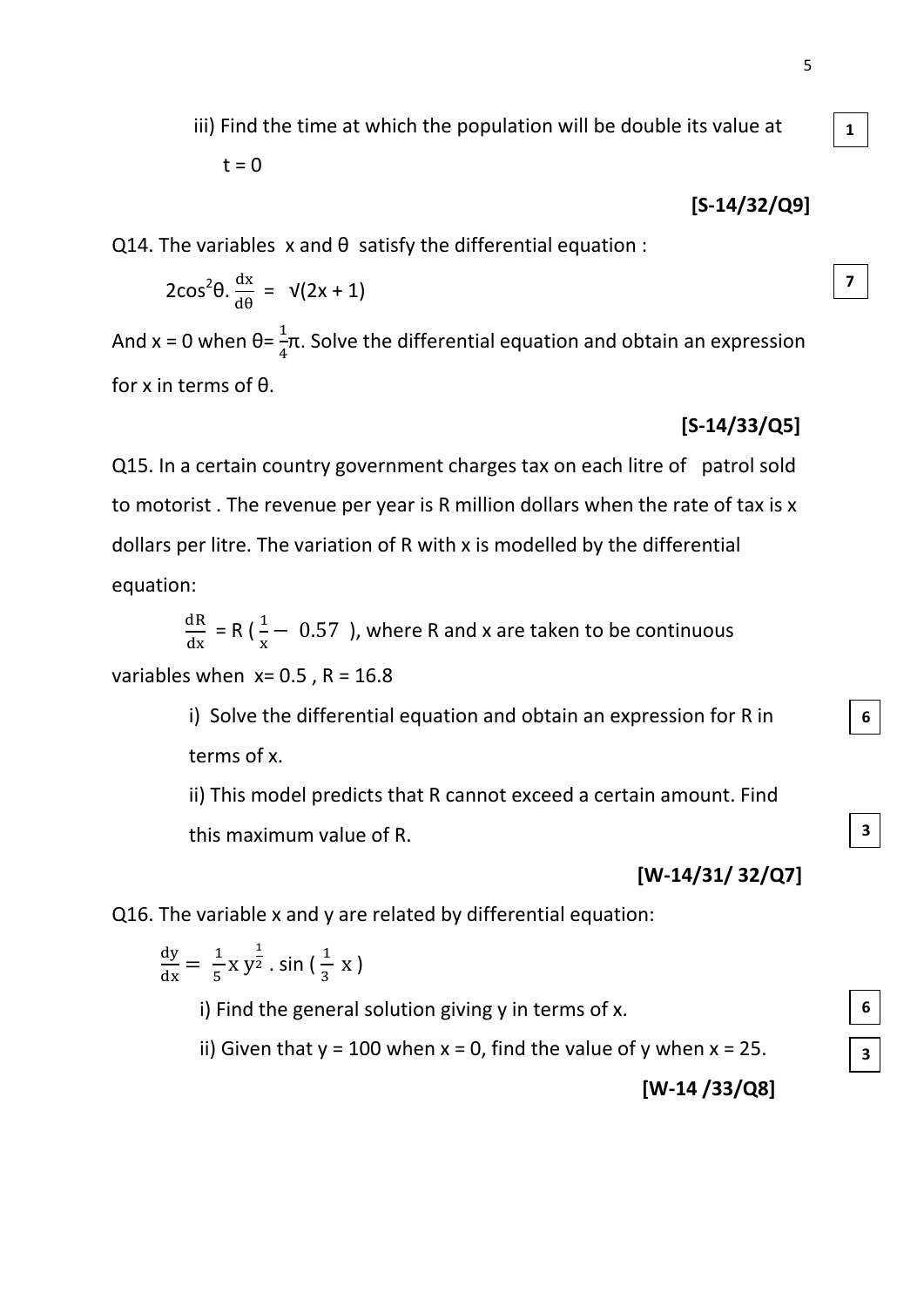Q17. Liquid is flowing into a small tank which has a leak. Initially the tank is empty and t minutes later, the volume in the tank is V cm<sup>3</sup>. The liquid is flowing into the tank at a constant rate of 80  $\text{cm}^3$  per minute. Because of the leak , liquid is being lost from the tank at a rate which at any time is equal to KV cm<sup>3</sup> per minute where K is a positive constant.

> i) Write down a differential equation describing this situation and solve it to show that:

$$
V = \frac{1}{K} (80 - 80 e^{-kt})
$$

ii) It is observed that  $V = 500$  when  $t = 15$ , so that K satisfies the equation

$$
K = \frac{4 - 4 e^{-15k}}{25}
$$

Use an iteration formula, based on this equation find the value of K correct to 2 significant figures. Use an initial value of K = 0.1 and show the result of each iteration to 4 significant figures.

> iii) Determine how much liquid there is in the tank 20 minutes after the liquid started flowing and state what happens to the volume of liquid in the tank after long time.

Q18. i) Express  $\frac{1}{x^2(2x+1)}$  in the form  $\frac{A}{x^2} + \frac{B}{x}$  $\frac{B}{x}$  +  $\frac{C}{(2x+1)}$  $\frac{c}{(2x+1)}$ 

ii) The variables x and y satisfy the differential equation:

$$
y = x^2 (2x + 1) \frac{dy}{dx}
$$

and  $y = 1$  when  $x = 1$ . Solve the differential equation and find the exact value of y when x= 2. Give your value of y in a form not involving logarithms.

**[S-13/32/Q8]**

 **[S-13/31/Q10]**

**4**

**7**

**2**

**7**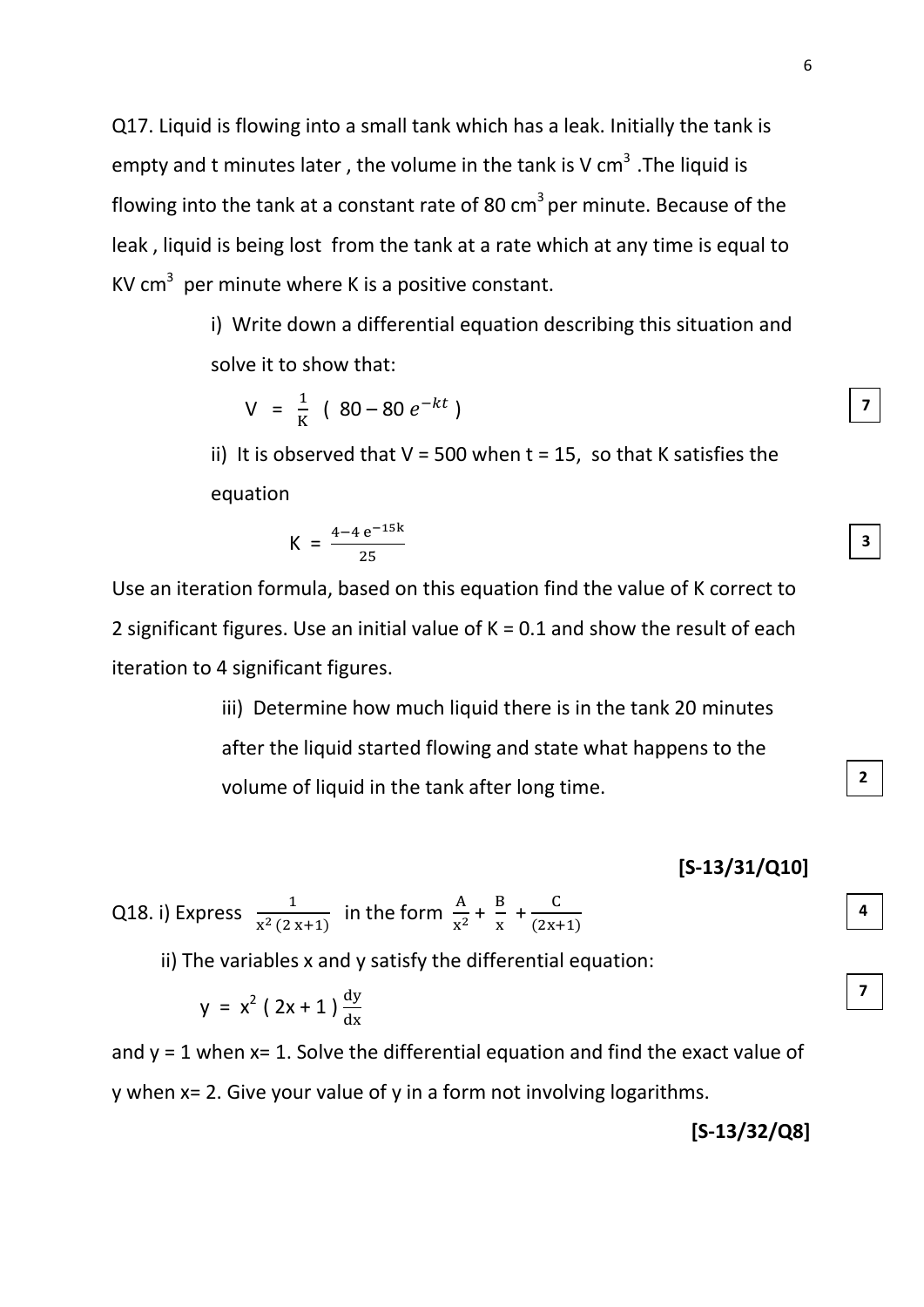Q19. The variable x and t satisfy the differential equation:

$$
t. \frac{dx}{dt} = \frac{k - x^3}{2x^2}
$$

for  $t > 0$ , where k is a constant. When  $t = 1$ ,  $x= 1$  and when  $t = 4$ ,  $x = 2$ 

i) Solve the differential equation finding the value of k and obtaining an expression for x in terms of t.

ii) State what happens to the value as t becomes large.

#### **[S-13/33/Q8]**

Q20. A tank containing water is in the form of a cone with vertex C. The axis is vertical and the semi vertical angle is  $60^{\circ}$  as shown in the diagram. At t = 0, the tank is full and the depth of water is H . At this instant a tap at C is opened and water begins to flow out. The volume of water in the tank decreases at a rate proportional to √h , where h is the depth of water at time t. The tank becomes empty when  $t = 60$ .



i) Show that h and t satisfy a differential equation of the form:

 $\frac{dh}{dt} = -A$  $\overline{\phantom{0}}$  $\overline{z}$  where A is a positive constant.

ii) Solve the differential equation given in part (i) and obtain an expression for t in terms of h and H.

iii) Find the time at which the depth reaches  $\frac{1}{2}$ H.

$$
[W-13/31/32/Q10]
$$

Q21. A particular solution of the differential equation:

$$
3y^{2} \frac{dy}{dx} = 4 (y^{3} + 1) \cos^{2}x
$$

**1**

**4**

**6**

**1**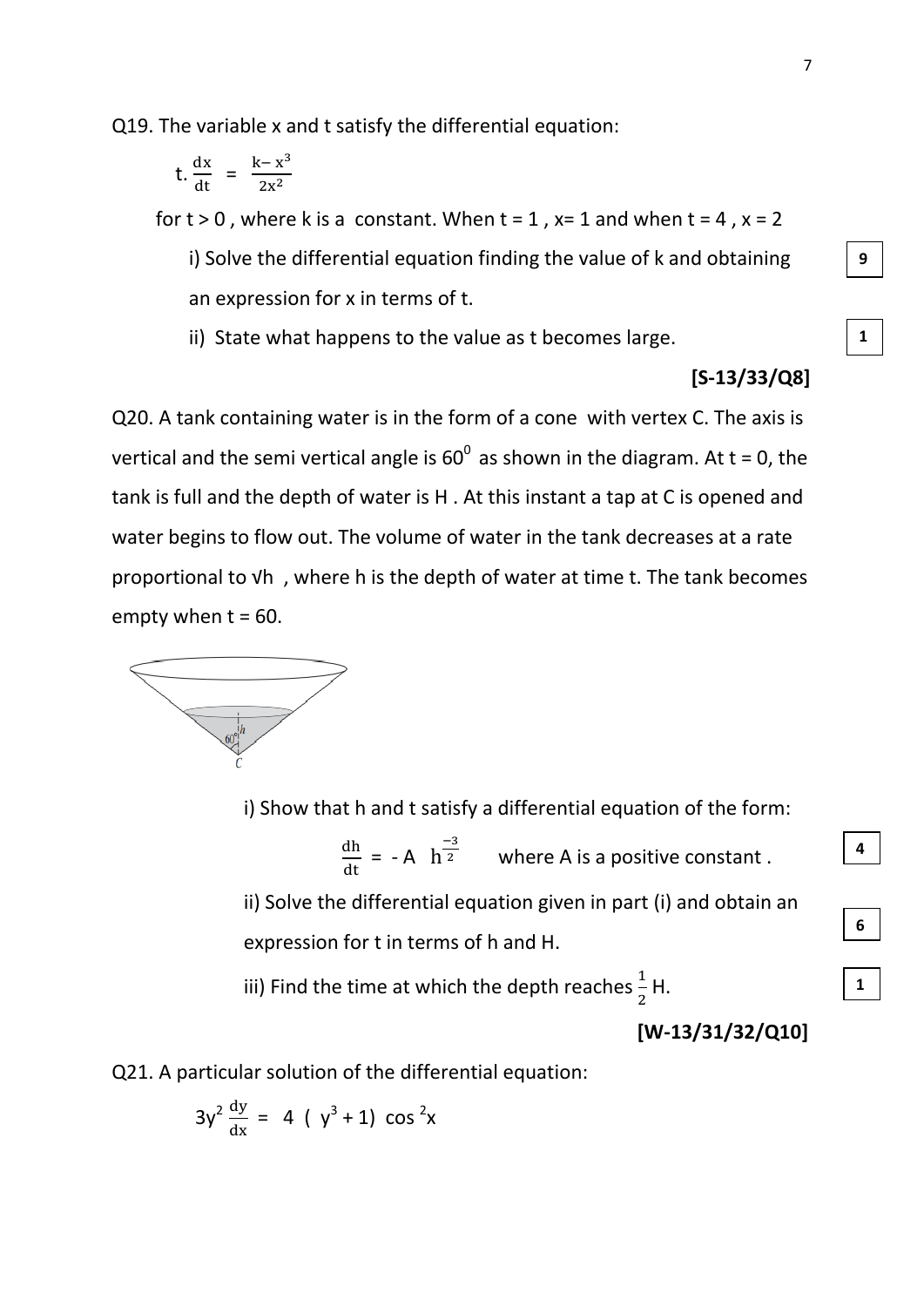is such that  $y = 2$  when  $x = 0$ . The diagram shows a sketch of the graph of this solution of  $0 \le x \le 2 \pi$ ; the graph has stationary points at A and B. Find the y- coordinates of A and B , giving each coordinates to 1 decimal plane.



#### **[W-13/33/Q10]**

Q22. The variables x and y are related by the differential equation:

$$
\frac{dy}{dx} = \frac{6 \times e^{3x}}{y^2}
$$
 It is given that y = 2 when x=0.

Solve the differential equation and hence find the value of y when  $x = 0.5$ giving yours answer correct to two decimal places.

**[S-12/31/Q7]**

Q23. The variables x and y satisfy the differential equation:

$$
\frac{dy}{dx} = e^{2x+y}
$$
 and y =0 when x=0.

Solve the differential equation , obtain an expression for y in terms of x.

#### **[S-12/32/Q5]**

Q24. In a certain chemical process a substance A reacts with another substance B . The masses in grams of A and B present at time t seconds after the start of the process are x and y respectively. It is given that :

 $\frac{dy}{dt}$  = - 0.6 xy and x = 5 e<sup>-3 t</sup>, when t = 0 and y= 70

i) Form a differential equation in y and t. Solve this differential equation and obtain an expression for y in terms of t.

**6**

**8**

**10**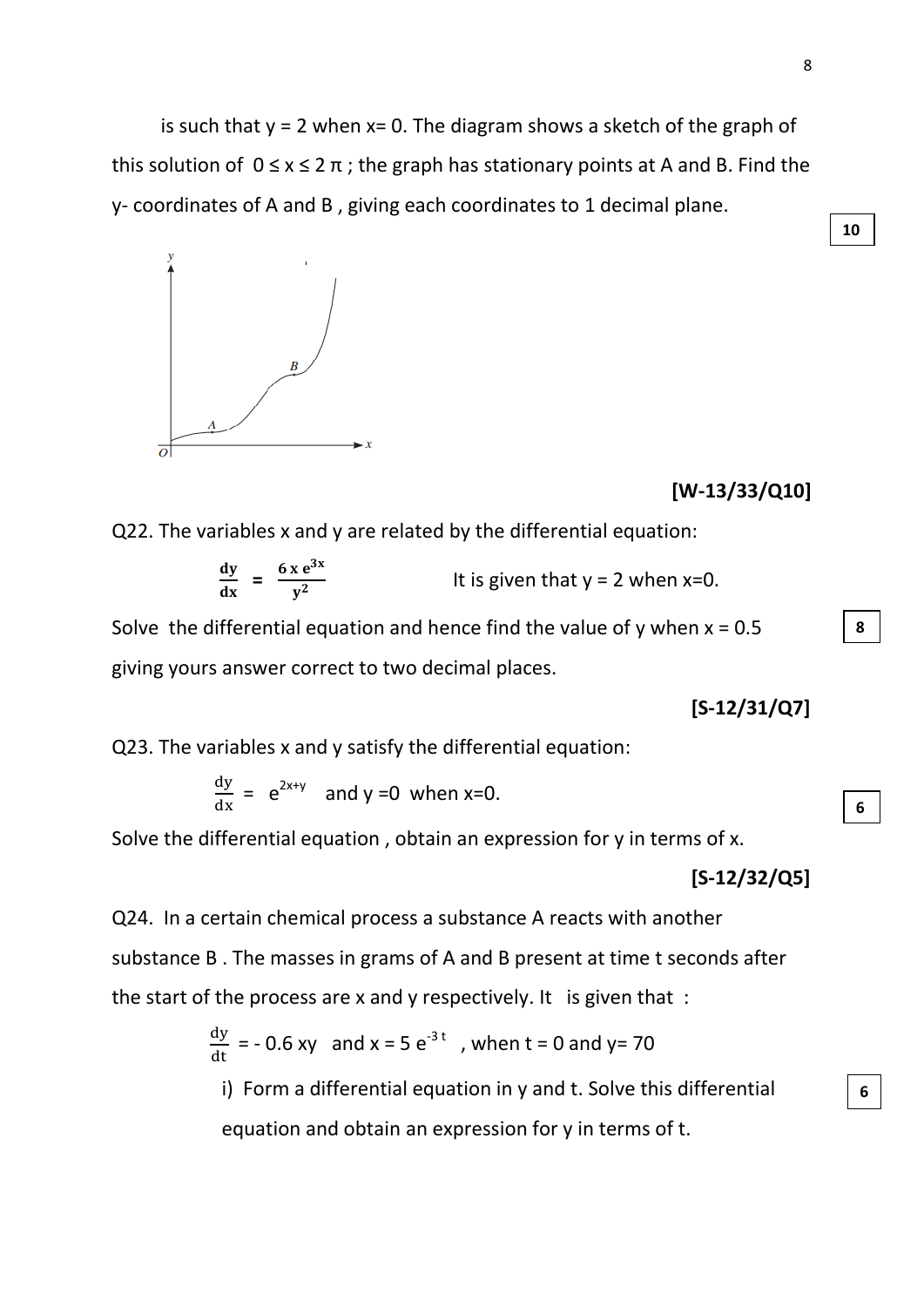**2**

**8**

**6**

ii) The percentage of initial mass of B remaining at time t is denoted by p. Find the exact value approached by p as t becomes large.

**[S-12/33/Q5]**

Q25. The variable x and y are related by differential equation:

$$
x\frac{dy}{dx} = 1-y^2 \quad \text{when} \quad x = 2 \, y = 0.
$$

Solve the differential equation obtaining an expression for y in terms of x.

**[W-12/31/32/Q6]**

Q26. The variable x and y are related by differential equation:

$$
(x^2+4)\frac{dy}{dx} = 6xy
$$
, when x = 0, y = 32

Find the expression for y in terms of x.

**[W-12/33/Q4]**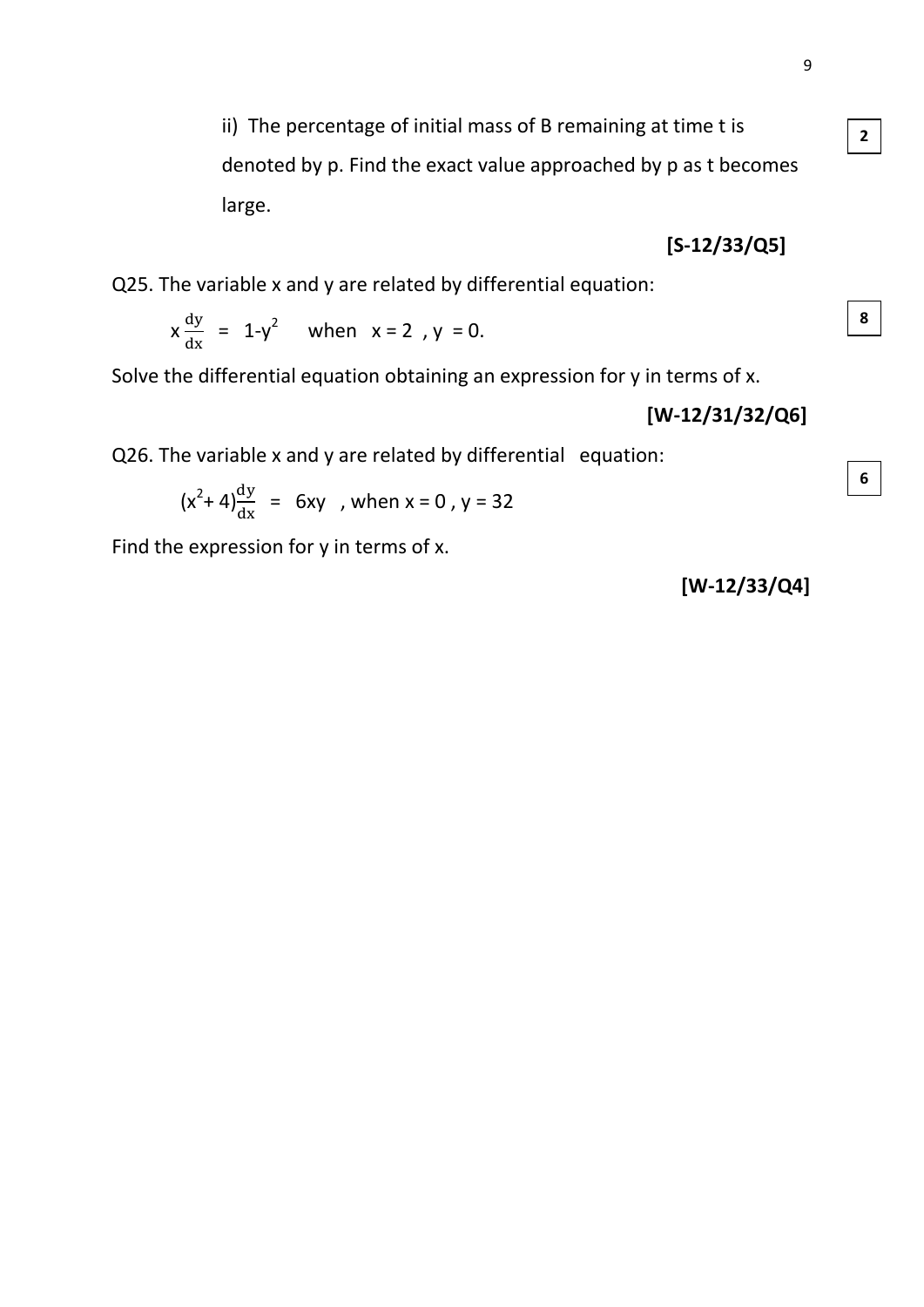**A- LEVEL – MATHEMATICS P3 EXCERCISE 1/ ANSWERS**

# **Differential Equation**

| Q1. i) In $\left(\frac{x+2}{2}\right) = \frac{\theta}{2} - \frac{1}{8} \sin 4\theta$ | Q7. i) $\frac{dy}{dx} = \frac{1}{2} xy$ ii) $y = 2e^{\frac{1x^2}{4}}$             |
|--------------------------------------------------------------------------------------|-----------------------------------------------------------------------------------|
| ii) $x = 0.962$                                                                      | (2, 5.4)<br>5<br>$L_1$<br>З<br>iii)                                               |
| Q2. i) $y = -\ln((1 - x)e^{x})$                                                      | Q8. $Y = \frac{3e^{16x^2} - 1}{3e^{16x^2}}$                                       |
| ii) In $(1-x)$ is def when $1-x > 0$                                                 |                                                                                   |
| or $x < 1$                                                                           |                                                                                   |
| Q3. $y = 2x \cdot e^{(1-x^2)}$                                                       | Q9. i) $x = \frac{10(k+1)}{(k+e^{-t})}$                                           |
|                                                                                      | ii) $K = (1 - \frac{2}{9})$                                                       |
|                                                                                      | iii) $x = \frac{10[2-\frac{2}{e}]}{(1-\frac{2}{e})}$<br>$[t \rightarrow \infty$   |
|                                                                                      | $e^{-t}$ $\rightarrow$ 0                                                          |
|                                                                                      | $= 47.84 < 48$ as t $\rightarrow \infty$<br>Q10. i) $VM = 25 K sin (0.02 t) + 10$ |
| Q4. i) $x = \sqrt{\frac{27}{3 + \cos 2\theta}}$                                      |                                                                                   |
| ii) $x = \frac{3\sqrt{3}}{2}$ or (2.60)                                              | ii) $k = 0.190$                                                                   |
|                                                                                      | iii) M= $[4.75 \sin (0.02t)+10]^2$ and                                            |
|                                                                                      | least value of $M = 27.6$                                                         |
| Q5. i) $y = \frac{1}{2} \ln [2 (\tan x - x) + 1]$                                    | Q11. i) $\frac{dN}{dt}$ = K (N-150)                                               |
|                                                                                      | ii) N = 500 $e^{0.08t}$ + 150                                                     |
| ii) $y = 0.179$                                                                      | iii) when $t = 15$ , $N = 1810$                                                   |
|                                                                                      | hence target of N= 2000 not met.                                                  |
| Q6. i) $\ln(\frac{x}{4-x}) = \text{t}.\ln 3 - \ln 9$                                 |                                                                                   |
| ii) $t = 4$                                                                          | Q12. $y = 4(2 + e^{3x})^2$                                                        |